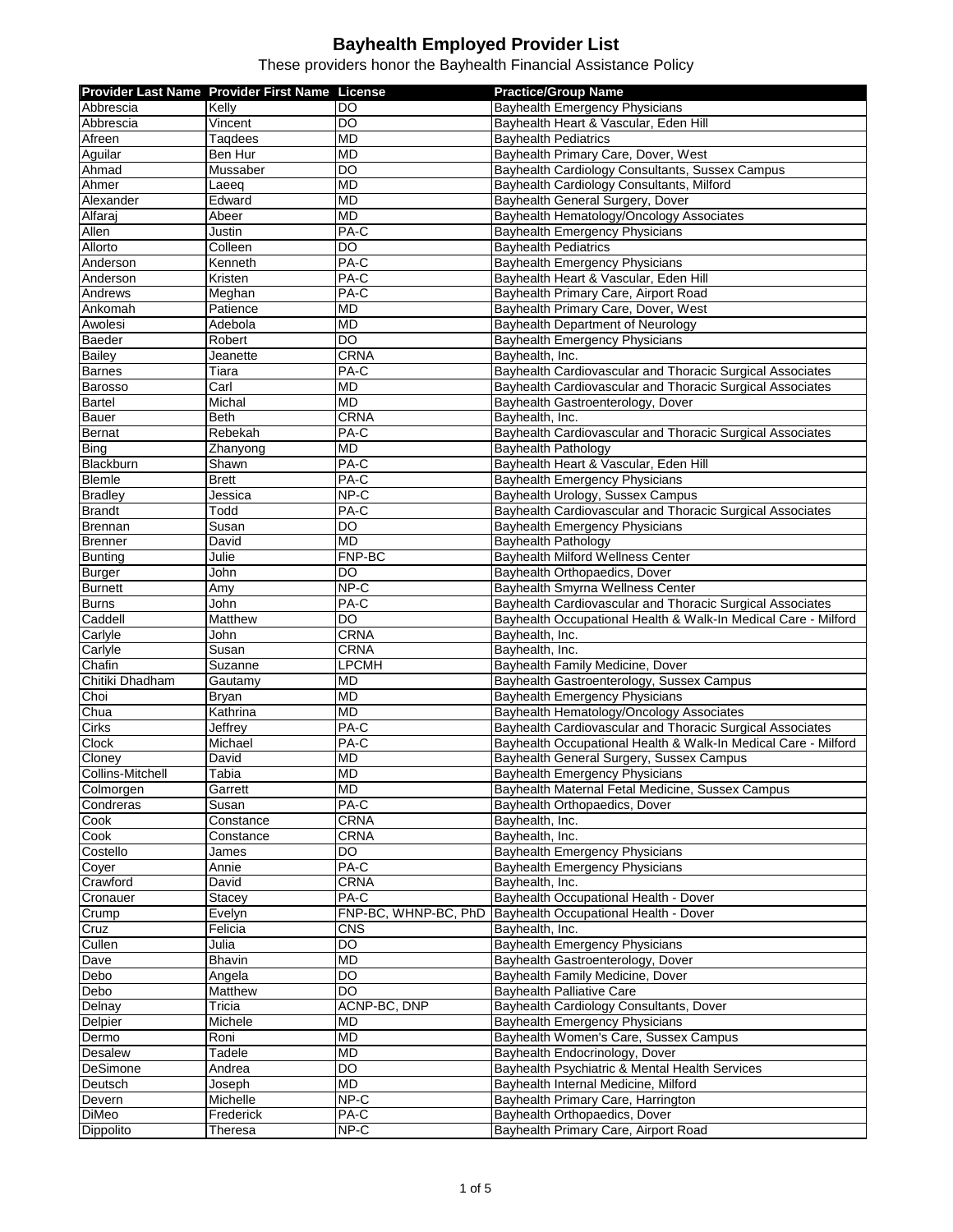|                | Provider Last Name Provider First Name License |                  | <b>Practice/Group Name</b>                                     |
|----------------|------------------------------------------------|------------------|----------------------------------------------------------------|
|                |                                                | <b>CRNA</b>      |                                                                |
| Dixon          | Rodney                                         |                  | Bayhealth, Inc.                                                |
| Dolt           | Daniel                                         | <b>CRNA</b>      | Bayhealth, Inc.                                                |
| Dowd           | Michael                                        | PA-C             | Bayhealth Orthopaedics, Dover                                  |
| Duphily        | Stephanie                                      | <b>CRNA</b>      | Bayhealth, Inc.                                                |
| Dye            | Carole                                         | NP-C             | Bayhealth General Surgery, Dover                               |
| Edler          | Melisa                                         | MD               | Bayhealth Women's Care, Sussex Campus                          |
| Edwards        | Tiffany                                        | FNP-BC, DNP      | Bayhealth Gastroenterology, Sussex Campus                      |
| Eilers         | Christina                                      | <b>LCSW</b>      | Bayhealth Caesar Rodney Wellness Center                        |
| Ellis-Hay      | B. Shea                                        | <b>CRNA</b>      | Bayhealth, Inc.                                                |
| Enekwizu       | Adaobi                                         | <b>MD</b>        | <b>Bayhealth Pediatrics</b>                                    |
| Everette       | James                                          | MD               | Bayhealth Pathology                                            |
| Fedalen        | Paul                                           | <b>MD</b>        | Bayhealth Cardiovascular and Thoracic Surgical Associates      |
| Fink           | John                                           | <b>MD</b>        | Bayhealth, Inc.                                                |
| Fisher         | Adrianne                                       | FNP-BC           | Bayhealth General Surgery, Dover                               |
| Fisher         | Adetokunbo                                     | FNP-BC           | Bayhealth Occupational Health - Dover                          |
| Flores         | <b>Suzette</b>                                 | NP-C, DNP        | <b>Bayhealth Palliative Care</b>                               |
| Ford           | Kimberly                                       | FNP-BC, NP-C     | Bayhealth Emergency Physicians                                 |
| Frasso         | Charles                                        | DO               | Bayhealth General Surgery, Sussex Campus                       |
| Fumento        | Robert                                         | <b>MD</b>        | <b>Bayhealth Emergency Physicians</b>                          |
| Gamble         | Michele                                        | NP-C, DNP        | Bayhealth Occupational Health & Walk-In Medical Care - Milford |
|                |                                                |                  |                                                                |
| Gambone        | Andrew                                         | <b>MD</b>        | Bayhealth Orthopaedics, Dover                                  |
| Gates          | Alyson                                         | <b>LCSW</b>      | Bayhealth Polytech Wellness Center                             |
| Gauck          | Kristie                                        | FNP-BC           | Bayhealth Occupational Health - Dover                          |
| Gavis          | Jan                                            | DO               | Bayhealth Primary Care, Airport Road                           |
| Gibbons        | Meliseanna                                     | MD               | Bayhealth Primary Care, Sussex Campus                          |
| Goldstein      | Elsa                                           | <b>MD</b>        | Bayhealth Colon Rectal Surgery, Sussex Campus                  |
| Goyal          | Amit                                           | <b>MD</b>        | Bayhealth Neurosurgery                                         |
| Gregersen      | Alissa                                         | <b>AGACNP-BC</b> | <b>Bayhealth Emergency Physicians</b>                          |
| Grewal         | Harjinder                                      | MD               | Bayhealth Cardiology Consultants, Dover                        |
| Griffitts      | <b>Blake</b>                                   | PA-C             | Bayhealth Emergency Physicians                                 |
| Gudsoorkar     | Vineet                                         | <b>MD</b>        | Bayhealth Gastroenterology, Sussex Campus                      |
| Gupta          | Akshay                                         | DO               | Bayhealth Emergency Physicians                                 |
| Gupta          | Preeti                                         | <b>MD</b>        | Bayhealth Primary Care, Sussex Campus                          |
| Gusdon         | John                                           | <b>MD</b>        | Bayhealth Emergency Physicians                                 |
| Hall           | Megan                                          | $PA-C$           | Bayhealth Orthopaedics, Sussex Campus                          |
| Hanafi         | Muhammad                                       | <b>MD</b>        | Bayhealth Gastroenterology, Dover                              |
| Harrison       | Kevin                                          | <b>CRNA</b>      | Bayhealth, Inc.                                                |
| Hatjis         | Christos                                       | <b>MD</b>        | Bayhealth Maternal Fetal Medicine, Sussex Campus               |
| Hawley         | Stephanie                                      | <b>MD</b>        | Bayhealth Emergency Physicians                                 |
| Haynes         | Laurianne                                      | MD               | Bayhealth Primary Care, Smyrna                                 |
| Henry          | Nadine                                         | WHNP-BC          | Bayhealth Lake Forest High School Wellness Center              |
| Higgins        | Loretta                                        | <b>GNP-BC</b>    | <b>Bayhealth Palliative Care</b>                               |
| Hinsch         | Raquel                                         | FNP-BC           | Bayhealth Occupational Health - Dover                          |
| Hochstein      | Craig                                          | MD               | <b>Bayhealth Emergency Physicians</b>                          |
|                |                                                | $NP-C$           | Bayhealth, Inc.                                                |
| <b>Holland</b> | Meghan                                         |                  |                                                                |
| Holmes         | Kimberly                                       | <b>CNS</b>       | Bayhealth Department of Neurology                              |
| Hoplock        | Megan                                          | $NP-C$           | Bayhealth Department of Neurology                              |
| Huff           | Lauren                                         | $NP-C$           | Bayhealth Department of Neurology                              |
| Hurst          | Lou Ann                                        | <b>CRNA</b>      | Bayhealth, Inc.                                                |
| Inge           | Paul                                           | $NP-C$           | Bayhealth Occupational Health - Dover                          |
| Jain           | Amita                                          | MD               | Bayhealth Primary Care, Dover, West                            |
| Johnson        | Edwin                                          | MD               | Bayhealth Cardiology Consultants, Milford                      |
| Johnson        | Dean                                           | MD               | Bayhealth Emergency Physicians                                 |
| Johnson        | Shirline                                       | FNP-BC, NP-C     | Bayhealth Occupational Health - Dover                          |
| Jones          | Mary Kathryn                                   | <b>MD</b>        | Bayhealth Emergency Physicians                                 |
| Katsichtis     | Theodoros                                      | MD               | Bayhealth General Surgery, Dover                               |
| Kaufmann       | Jonathan                                       | DO               | Apogee Physicians                                              |
| Kearns         | Annie                                          | WHNP-BC          | Bayhealth Maternal Fetal Medicine, Sussex Campus               |
| Kennel         | Christopher                                    | MD               | Bayhealth ENT, Dover                                           |
| Kessler        | Stephen                                        | MD               | Bayhealth Women's Care, Dover                                  |
| Khan           | Aamer                                          | MD               | Bayhealth Emergency Physicians                                 |
| Khan           | Iftekhar                                       | MD               | Bayhealth Hematology/Oncology Associates                       |
| Kochinsky      | Jerome                                         | $\overline{50}$  | <b>Bayhealth Emergency Physicians</b>                          |
| Komar          | Volha                                          | PA-C             | Bayhealth Neurosurgery                                         |
| Konchak        | Peter                                          | DO               | Bayhealth Maternal Fetal Medicine, Sussex Campus               |
|                | Alexandra                                      | PA-C             | Bayhealth Cardiovascular and Thoracic Surgical Associates      |
| Kwan           |                                                |                  |                                                                |
| Lafayette      | Tanisha                                        | $NP-C$           | Bayhealth Occupational Health - Dover                          |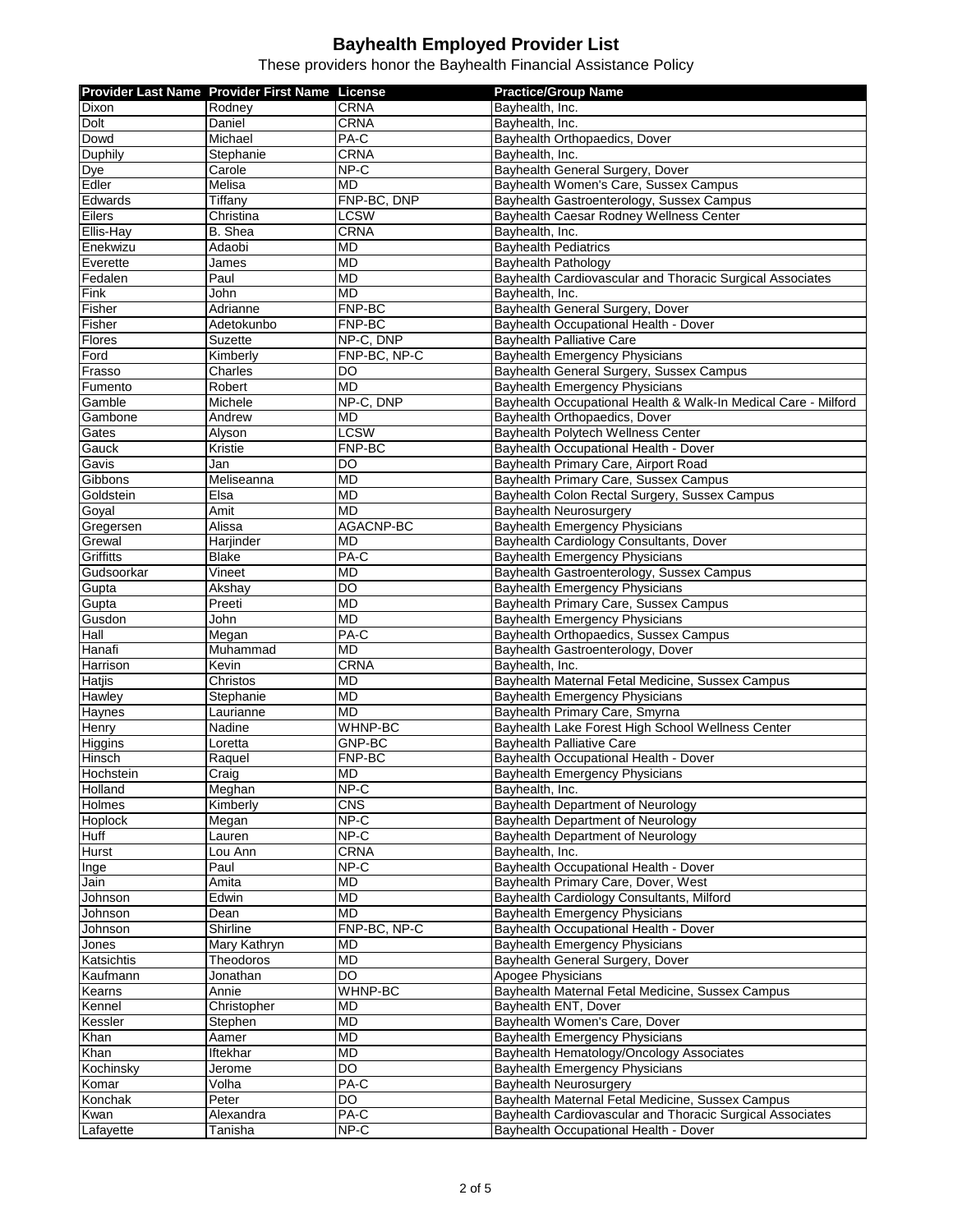|                            | Provider Last Name Provider First Name License |                   | <b>Practice/Group Name</b>                                     |
|----------------------------|------------------------------------------------|-------------------|----------------------------------------------------------------|
| LaFon                      | Julie                                          | <b>CRNA</b>       | Bayhealth, Inc.                                                |
| Lahaniatis                 | John                                           | <b>MD</b>         | <b>Bayhealth Radiation Oncology Associates</b>                 |
| Lanouette                  | Christina                                      | <b>LCSW</b>       | Bayhealth Dover High School Wellness Center                    |
| Latorre-Tegtmeier          | Theresa                                        | $NP-C$            | Bayhealth Palliative Care                                      |
| Lawson                     | Lori                                           | <b>MD</b>         | Bayhealth Emergency Physicians                                 |
| Lazar                      | Tracy                                          | <b>LPCMH</b>      | Bayhealth Woodbridge Wellness Center                           |
| Lee                        | Tony                                           | MD                | Bayhealth Radiation Oncology Associates                        |
| Leite                      | Michelle                                       | FNP-BC            | Bayhealth Emergency Physicians                                 |
| Lelito                     | Alexis                                         | <b>LCSW</b>       | Bayhealth Smyrna Wellness Center                               |
| Li                         | Jeffrey                                        | PA-C              | <b>Bayhealth Emergency Physicians</b>                          |
| $\overline{\mathsf{L}}$ im | Francis                                        | <b>MD</b>         | Bayhealth Internal Medicine, Milford                           |
| Lin                        | Wai Wai                                        | MD                | Bayhealth Endocrinology, Dover                                 |
| Lobo                       | Vincent                                        | $\overline{DO}$   | Bayhealth Primary Care, Harrington                             |
| Lowe                       | Jessica                                        | <b>MD</b>         | Bayhealth Department of Neurology                              |
| Ma                         | Naili                                          | MD                | <b>Bayhealth Pathology</b>                                     |
| Maercks-Nagle              | Lisa                                           | <b>MD</b>         | <b>Bayhealth Emergency Physicians</b>                          |
| Magee                      | <b>Brandy</b>                                  | $NP-C$            | Bayhealth Emergency Physicians                                 |
| Mahmood                    | Ejaz                                           | <b>MD</b>         | Bayhealth Endocrinology, Sussex Campus                         |
| Mallari                    | Alex                                           | <b>CRNA</b>       | Bayhealth, Inc.                                                |
| Maloney                    | Michelle                                       | CRNA              | Bayhealth, Inc.                                                |
| Mamayeva                   | Assem                                          | <b>MD</b>         | Bayhealth Primary Care, Georgetown                             |
| Mann                       | LaTonya                                        | FNP-BC, DNP       | Bayhealth Hematology/Oncology Associates                       |
| Maracle                    | Robin                                          | AGCNS-BC          | Bayhealth Palliative Care                                      |
| Marelli                    | Daniel                                         | MD                | Bayhealth Cardiovascular and Thoracic Surgical Associates      |
| Martin                     | Cynthia                                        | ANP-BC, AOCNP     | Bayhealth Hematology/Oncology Associates                       |
| <b>Matthews</b>            | Monica                                         | FNP-BC            | Bayhealth Occupational Health & Walk-In Medical Care - Milford |
| <b>McCalister</b>          | Lisa                                           | FNP-BC            | Bayhealth Primary Care, Dover, West                            |
| McDaniel                   | Andrea                                         | FNP-BC            | Bayhealth Cardiology Consultants, Milford                      |
| Meyer                      | Melissa                                        | PA-C              | <b>Bayhealth Emergency Physicians</b>                          |
| Miller                     | Raymond                                        | MD                | Bayhealth Cardiology Consultants, Dover                        |
| Miller                     | Kenneth                                        | $PA-C$            | <b>Bayhealth Emergency Physicians</b>                          |
| Min                        | Lei Lei                                        | MD                | Bayhealth Endocrinology, Sussex Campus                         |
| Mirau                      | Daniel                                         | MD                | Bayhealth Emergency Physicians                                 |
| Mitchell                   | <b>Bradford</b>                                | <b>MD</b>         | Bayhealth General Surgery, Dover                               |
| Moser                      | Lisa                                           | <b>CRNA</b>       | Bayhealth, Inc.                                                |
| Moskowitz                  | Karen                                          | ANP-BC            | Bayhealth Internal Medicine, Milford                           |
| Nadratowski                | Robert                                         | PA-C              | Bayhealth ENT, Dover                                           |
| Naini                      | Pranitha                                       | MD                | Bayhealth Hematology/Oncology Associates                       |
| Nash                       | Andrew                                         | DO, FACP          | Bayhealth Primary Care, Harrington                             |
| <b>Neely-Collins</b>       | Sarah                                          | FNP-BC            | Bayhealth Urology, Sussex Campus                               |
| Nguyen                     | Stephanie                                      | $\overline{PA-C}$ | Bayhealth Gastroenterology, Dover                              |
| <b>Nisbet</b>              | <b>Bruce</b>                                   | MD                | <b>Bayhealth Emergency Physicians</b>                          |
| Noel                       | Victor                                         | $PA-C$            | <b>Bayhealth Emergency Physicians</b>                          |
| Novello                    | Victoria                                       | <b>CRNA</b>       | Bayhealth, Inc.                                                |
| O'Reilly                   | Cara                                           | $NP-C$            | Bayhealth Cardiovascular and Thoracic Surgical Associates      |
| Owens                      | Malcolm                                        | PA-C              | <b>Bayhealth Emergency Physicians</b>                          |
| Parise                     | Joseph                                         | DO                | Bayhealth Primary Care, Dover, West                            |
| Park                       | Andrew                                         | MD                | Bayhealth Orthopaedics, Sussex Campus                          |
| Patel                      | Shruti                                         | MD                | Bayhealth Gastroenterology, Sussex Campus                      |
| Patel                      | Sanjeev                                        | MD                | Bayhealth Heart & Vascular, Eden Hill                          |
| Perez                      | Pedro                                          | MD                | Bayhealth Cardiology Consultants, Milford                      |
| Perry                      | <b>Brian</b>                                   | MD                | Bayhealth Emergency Physicians                                 |
| Pilkington                 | Trinity                                        | MD                | Bayhealth Orthopaedics, Sussex Campus                          |
| Pisano                     | Margaret                                       | <b>LPCMH</b>      | Bayhealth Lake Forest High School Wellness Center              |
| <b>Polius</b>              | Marian                                         | <b>CRNA</b>       | Bayhealth, Inc.                                                |
| Prabhu                     | Roshan                                         | MD                | Apogee Physicians                                              |
| Ptak                       | Antoinette                                     | MD                | Bayhealth Urology, Sussex Campus                               |
| Pulchny                    | Paul                                           | <b>DO</b>         | Bayhealth Primary Care, Milton                                 |
| Rabe                       | Allison                                        | PA-C              | Bayhealth Emergency Physicians                                 |
| Ramos                      | David                                          | MD                | Bayhealth Cardiology Consultants, Dover                        |
| Rashid                     | <b>AKM</b>                                     | <b>MD</b>         | <b>Bayhealth Emergency Physicians</b>                          |
| Rather                     | Assar                                          | MD, FACS, FASCRS  | Bayhealth General Surgery, Dover                               |
| Rather                     | Zulehuma                                       | MD                | Bayhealth Primary Care, Dover, West                            |
| Rausch                     | Katie                                          | <b>CRNA</b>       | Bayhealth, Inc.                                                |
| Reardon                    | Erin                                           | MD                | Bayhealth Emergency Physicians                                 |
| Reetz                      | Matthew                                        | $\overline{D}$    | Bayhealth Primary Care, Airport Road                           |
| Reid                       | Lisa                                           | MD                | Bayhealth Primary Care, Frederica                              |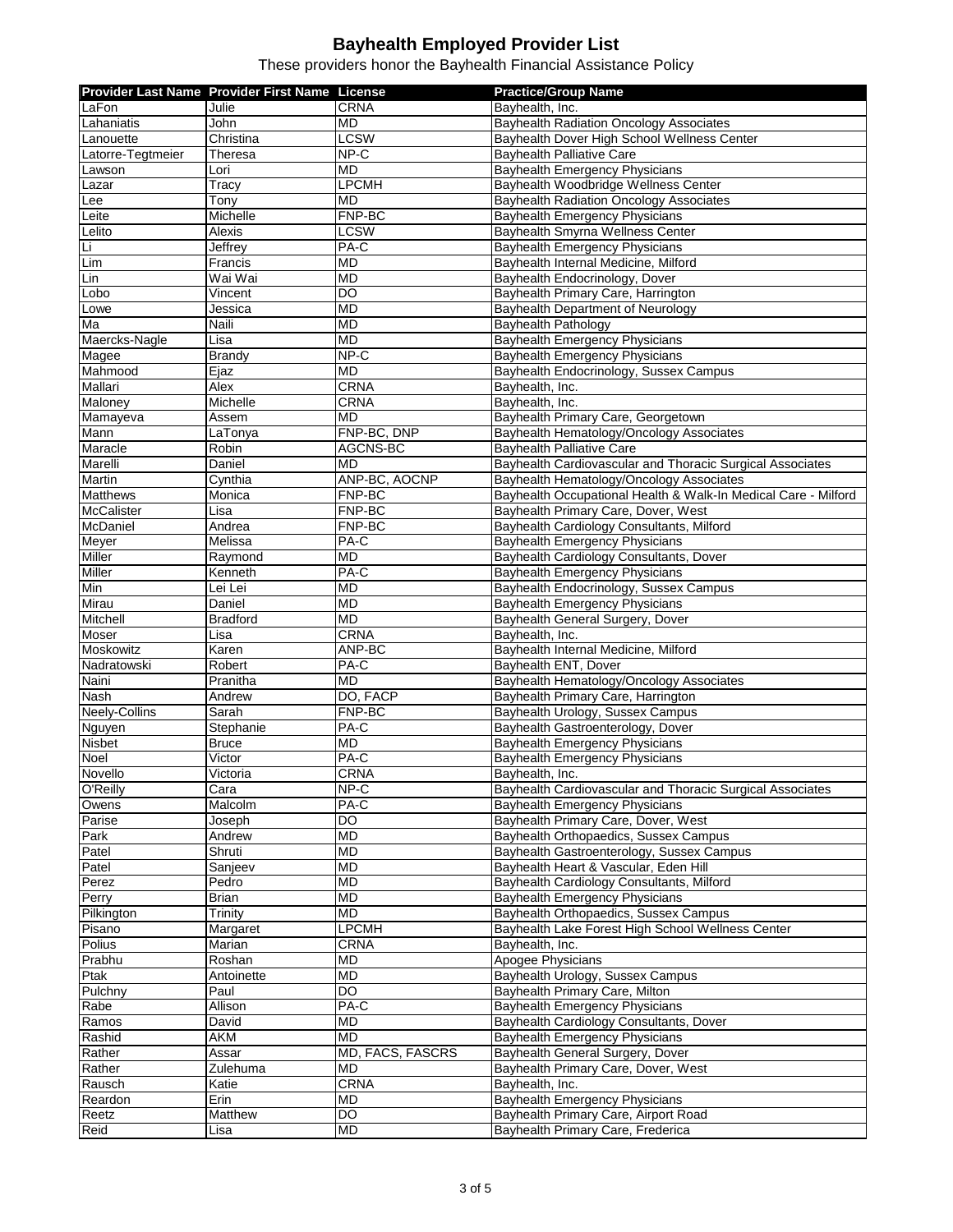|                    | Provider Last Name Provider First Name License |                 | <b>Practice/Group Name</b>                                     |
|--------------------|------------------------------------------------|-----------------|----------------------------------------------------------------|
| Rios               | Veronica                                       | MD              | <b>Bayhealth Emergency Physicians</b>                          |
|                    |                                                |                 |                                                                |
| Rippert            | Judith                                         | DO              | Bayhealth Heart & Vascular, Eden Hill                          |
| Roberson           | David                                          | MD              | Bayhealth ENT, Sussex Campus                                   |
| Robinson           | Tanya                                          | FNP-BC          | Bayhealth Occupational Health & Walk-In Medical Care - Milford |
| Rodriguez          | Francisco                                      | MD              | Bayhealth General Surgery, Sussex Campus                       |
| Ross-Tilley        | Kimberly                                       | <b>WHNP-BC</b>  | Bayhealth Caesar Rodney Wellness Center                        |
| Roy                | Asha                                           | MD              | Bayhealth Emergency Physicians                                 |
| Russell            | Karen                                          | ACNP-BC, FNP-BC | Bayhealth Cardiology Consultants, Dover                        |
| Ryder              | Tiffany                                        | PA-C            | Bayhealth Emergency Physicians                                 |
| Sai                | Adarsh                                         | MD              | Bayhealth Gastroenterology, Sussex Campus                      |
| Saini              | Shailly                                        | MD              | Bayhealth Primary Care, Dover, West                            |
| Salinski           | Ellie                                          | <b>MD</b>       | Bayhealth Emergency Physicians                                 |
| Samuels-Leutzinger | Kandis                                         | <b>MD</b>       | Bayhealth Family Medicine, Dover                               |
| Santiago-Rotchford | Ludmila                                        | CNS             | Bayhealth, Inc.                                                |
| Santry             | Kate                                           | $NP-C$          | Bayhealth Emergency Physicians                                 |
| Sarik              | Jonathan                                       | <b>MD</b>       | Bayhealth Plastic & Reconstructive Surgery, Sussex Campus      |
| Saroya             | Rohin                                          | <b>MD</b>       | Bayhealth Primary Care, Smyrna                                 |
|                    | Rishi                                          | <b>MD</b>       | Bayhealth Hematology/Oncology Associates                       |
| Sawhney            |                                                |                 |                                                                |
| Scaffidi           | Roberto                                        | <b>MD</b>       | Bayhealth Cardiology Consultants, Dover                        |
| Scheer             | Abraham                                        | <b>MD</b>       | Bayhealth Department of Neurology                              |
| Schepens           | Meghan                                         | NP-C            | Bayhealth Neurosurgery                                         |
| Schnitzler         | Theodore                                       | DO              | <b>Bayhealth Emergency Physicians</b>                          |
| Semanski           | Mark                                           | PA-C            | Bayhealth Emergency Physicians                                 |
| Sender             | Gregory                                        | PA-C            | Bayhealth Orthopaedics, Sussex Campus                          |
| Sgrignoli          | Anita                                          | MD              | Bayhealth Pathology                                            |
| Sheharyar          | Ali                                            | <b>MD</b>       | Bayhealth Department of Neurology                              |
| Shehzad            | Usman                                          | <b>MD</b>       | Bayhealth Department of Neurology                              |
| Shuck              | John                                           | MD              | Bayhealth Cardiology Consultants, Dover                        |
| Siegelman          | Gary                                           | <b>MD</b>       | Bayhealth, Inc.                                                |
| Simon              | Jonathan                                       | <b>MD</b>       | Bayhealth Primary Care, Airport Road                           |
| Singh              | Manjeet                                        | $\overline{D}$  | Bayhealth Cardiology Consultants, Dover                        |
| Singh              | Priya                                          | MD              |                                                                |
|                    |                                                |                 | Bayhealth Hematology/Oncology Associates                       |
| Singh              | Darshdeep                                      | DO              | Bayhealth Orthopaedics, Dover                                  |
| Siu                | Cindy                                          | MD              | Bayhealth Primary Care, Airport Road                           |
| Slomich            | Hope                                           | <b>MD</b>       | <b>Bayhealth Emergency Physicians</b>                          |
| Smith              | Breckinridge                                   | PA-C            | Bayhealth Emergency Physicians                                 |
| Somasundaram       | Parvathi                                       | <b>MD</b>       | Bayhealth Occupational Health - Dover                          |
| Spung              | Heather                                        | $NP-C$          | Bayhealth Radiation Oncology Associates                        |
| <b>Stallings</b>   | Megan                                          | $PA-C$          | Bayhealth, Inc.                                                |
| Suh                | David                                          | <b>MD</b>       | <b>Bayhealth Radiation Oncology Associates</b>                 |
| Sullivan           | John                                           | PA-C            | <b>Bayhealth Emergency Physicians</b>                          |
| Surguy             | Wendy                                          | $NP-C$          | Bayhealth Urology, Sussex Campus                               |
| <b>Szell</b>       | Douglas                                        | <b>CRNA</b>     | Bayhealth, Inc.                                                |
| Szydlowski         | Garv                                           | <b>MD</b>       | Bayhealth Cardiovascular and Thoracic Surgical Associates      |
| Tartaglione        | Dawn                                           | DO, FACOS       | Bayhealth Neurosurgery                                         |
| Thompson           | Genna                                          | <b>CNS</b>      | Bayhealth Neurosurgery                                         |
| Trangluu           | Jinny                                          | PA-C            | Bayhealth Neurosurgery                                         |
|                    | Terrence                                       |                 |                                                                |
| Tsui               |                                                | DO              | Bayhealth Orthopaedics, Dover                                  |
| Tsui               | Mable                                          | DO              | Bayhealth Primary Care, Smyrna                                 |
| Turek              | Barry                                          | DO              | Bayhealth Emergency Physicians                                 |
| Van Schaik         | Beverly                                        | NP-C            | Bayhealth Occupational Health & Walk-In Medical Care - Milford |
| Vasagar            | <b>Brintha</b>                                 | MD              | Bayhealth Family Medicine, Dover                               |
| Velez              | Francis                                        | MD              | Bayhealth General Surgery, Sussex Campus                       |
| Velez              | Roseann                                        | FNP-BC, DNP     | Bayhealth Primary Care, Sussex Campus                          |
| <b>Vickers</b>     | Amanda                                         | NP-C            | Bayhealth Neurosurgery                                         |
| Villar             | <b>Bryan</b>                                   | MD              | Bayhealth Primary Care, Georgetown                             |
| Virdi              | Pavandip                                       | MD              | Bayhealth Family Medicine, Dover                               |
| Voss               | Sandra                                         | NP-C            | Bayhealth Hematology/Oncology Associates                       |
| Walker             | Andrea                                         | NP-C            | Bayhealth Occupational Health & Walk-In Medical Care - Milford |
| Ward               | Lawrence                                       | MD              | <b>Bayhealth Medical Group</b>                                 |
| Warshawsky         | Deborah                                        | ACNP-BC         | Bayhealth, Inc.                                                |
| Washington         | Dennise                                        | CNS             | Bayhealth, Inc.                                                |
|                    |                                                |                 |                                                                |
| Webb               | Daniel                                         | CRNA            | Bayhealth, Inc.                                                |
| Weston             | Pamela                                         | NP-C            | Bayhealth Occupational Health - Dover                          |
| White              | Joanna                                         | FNP-BC          | Bayhealth Woodbridge Wellness Center                           |
| Wilczynski         | Courtney                                       | DO              | Bayhealth Emergency Physicians                                 |
| Williams           | Pam                                            | WHNP-BC         | Bayhealth Polytech Wellness Center                             |